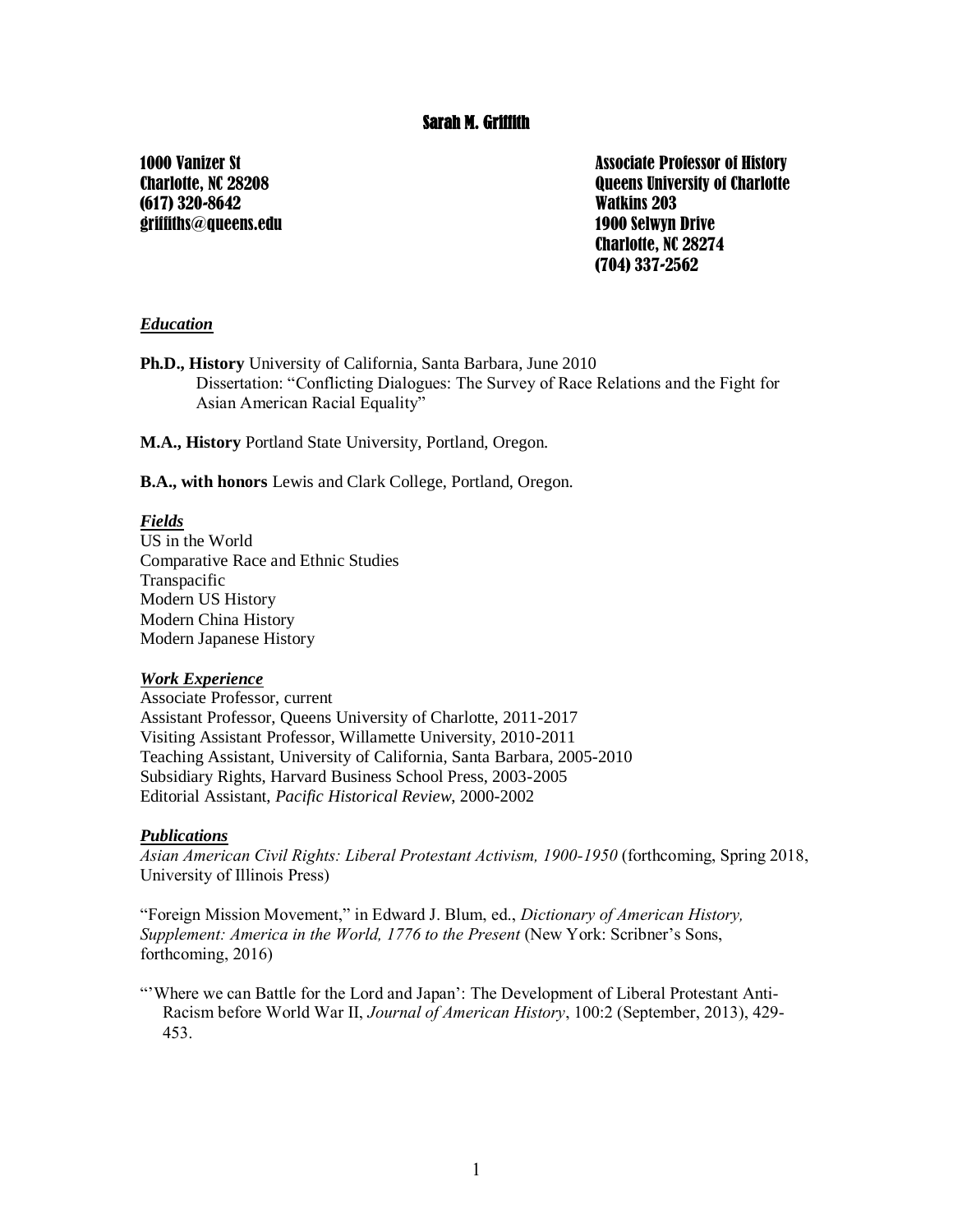- "Survey of Race Relations on the Pacific Coast," in Xiaojian Zhao, ed., *Asian Americans: An Encyclopedia of Social, Cultural, and Political History* (New York: Greenwood Publishing, 2013)
- "Symbols of Rural and Urban Chinese in Oregon, 1850-1910," in Jun Xing, ed., *Seeing Color: Indigenous Peoples and Racialized Ethnic Minorities in Oregon* (Lanham, MD: University Press of America, 2007).
- "Border Crossings: Race, Class, and Smuggling in Pacific Coast Chinese Immigrant Society," *Western Historical Quarterly*, v. 35, no. 4, (Winter 2004), pp. 473-493.
- "Finding Chinese Immigrant Life in Legal Documents: Rural and Urban Immigrant Culture, 1850-1880," *History News*, vol. 60, No. 1, (Winter 2003), pp. 12-19.

#### *Book Reviews*

- "The Color of Success: Asian Americans and the Origins of the Model Minority," by Ellen D. Wu (Princeton, NJ: Princeton University Press, 2014), *Pacific Historical Review*  (forthcoming, Summer 2015)
- "Asian Americans in Dixie: Race and Migration in the South," by Khyati Y. Joshi and Jigna Desai, eds., (Urbana: University of Illinois Press, 2013), *Kentucky Historical Review* (Fall, 2014)
- "Contesting White Supremacy: School Segregation, Anti-Racism, and the Making of Chinese Canadians," by Timothy J. Stanley. (Vancouver: University of British Columbia Press, 2011), *Pacific Historical Review,* 82:2 (May 2013), 203-204
- "Prisons and Patriots: Japanese American Wartime Citizenship, Civil Disobedience, and Historical Memory," by Cherstin M. Lyon. (Philadelphia: Temple University Press, 2012), *Western Historical Quarterly,* 43:4 (Winter, 2012), 505
- "Making an American Festival: Chinese New Year in San Francisco's Chinatown," by Chiou-Ling Yeh. (Berkeley: University of California Press, 2008), *Western Historical Quarterly*, 40:4 (Winter 2009), 521-522
- "Dreams of the West: The History of the Chinese in Oregon, 1850-1950," by Chinese Consolidated Benevolent Association. (Portland, OR: Ooligan Press, 2007), *Oregon Historical Quarterly*, 109:1 (Spring, 2008), 152-153
- "Sweet Cakes, Long Journey: The Chinatowns of Portland, Oregon," by Marie Rose Wong. (University of Washington Press, 2004), *Pacific Historical Review*, 74:1, (Feb., 2005), 143- 145

#### *Conferences*

"Forging Bonds of Friendship: Japanese and American Progressive Women in the Transpacific" Invited speaker, October 12-15, 2017, University of California, Berkeley workshop on Ecumenical Protestantism and Post-Protestant Secularism in the United States, 1917-2017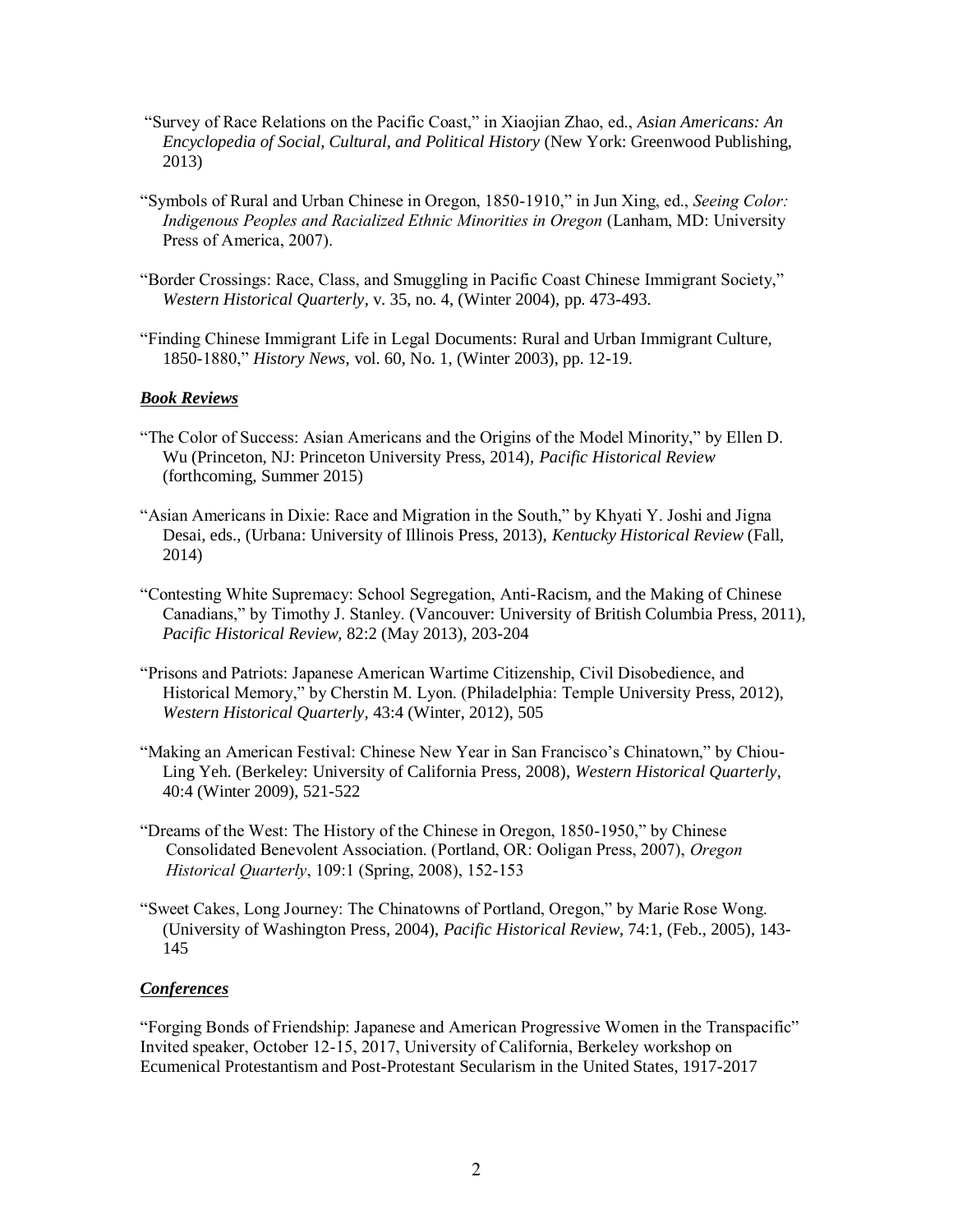"'We Are Doing Good Works Among the Japanese Women': Yoshi Okazaki's *Fujin Home* for Japanese Women," Organization of American Historians, April 11-14, 2014 (organizer and panelist)

"Engendering a Movement: Japanese Women and Collaborative Social Reform Efforts in the *Kobokan* Settlement House," Pacific Coast Branch-American Historical Association, August 9- 11, 2012 (panelist)

"'We will crush the evils of Capitalism': Japanese and American Liberal Protestant Advocacy in the Trans-Pacific, 1905-1930," ASIANetwork, Portland, Oregon, March 30-April 1, 2012 (panelist)

"Claiming Transnationalism: Chinese North Americans in the Interwar West," Western Historical Association, Incline Village, Nevada, October 13-16, 2010 (panelist)

## *Service*

## *Campus*

## **2017-2018**

- Faculty Council President
- Board of Directors, Stan Greenspon Center for Peace and Social Justice
- Faculty Liaison, Queens University Student Immigration Task Force
- Greenspon Center for Peace and Social Justice, Racial Justice Education and Advocacy Program
- Faculty coordinator, Preyer Lecture Series, host to Waldo E. Martin, Jr, "A Change is Gonna' Come: Civil Rights and Black Power Movements"
- John Belk International Program (Japan, spring-summer 2017)
- 2016-2017. Greenspon Center for Peace and Social Justice, Refugee Education and Advocacy Program
- Royal Academic Adviser (Departments of History, World Languages, Philosophy/Religion)

## **2016-2017**

- Fall Faculty Colloquium: "Conversations Across Difference: The Making of 'illegal' Immigrants" Faculty facilitator
- Summer ROAR, admitted students day
- Royal Academic Adviser (Departments of History, World Languages, Philosophy/Religion)
- Royal Scholarship Committee
- Refugees in the Global South, Public Forum
- Queens Considers, Panel on Immigration and Refugees, Department of Political Science, (panelist)
- QueensX Alumni Weekend
- Campus Townhall on Terrorism and Community Dialogue

## **2015-2016**

- Provost's Council on Diversity and Inclusion
- Academic Policy Committee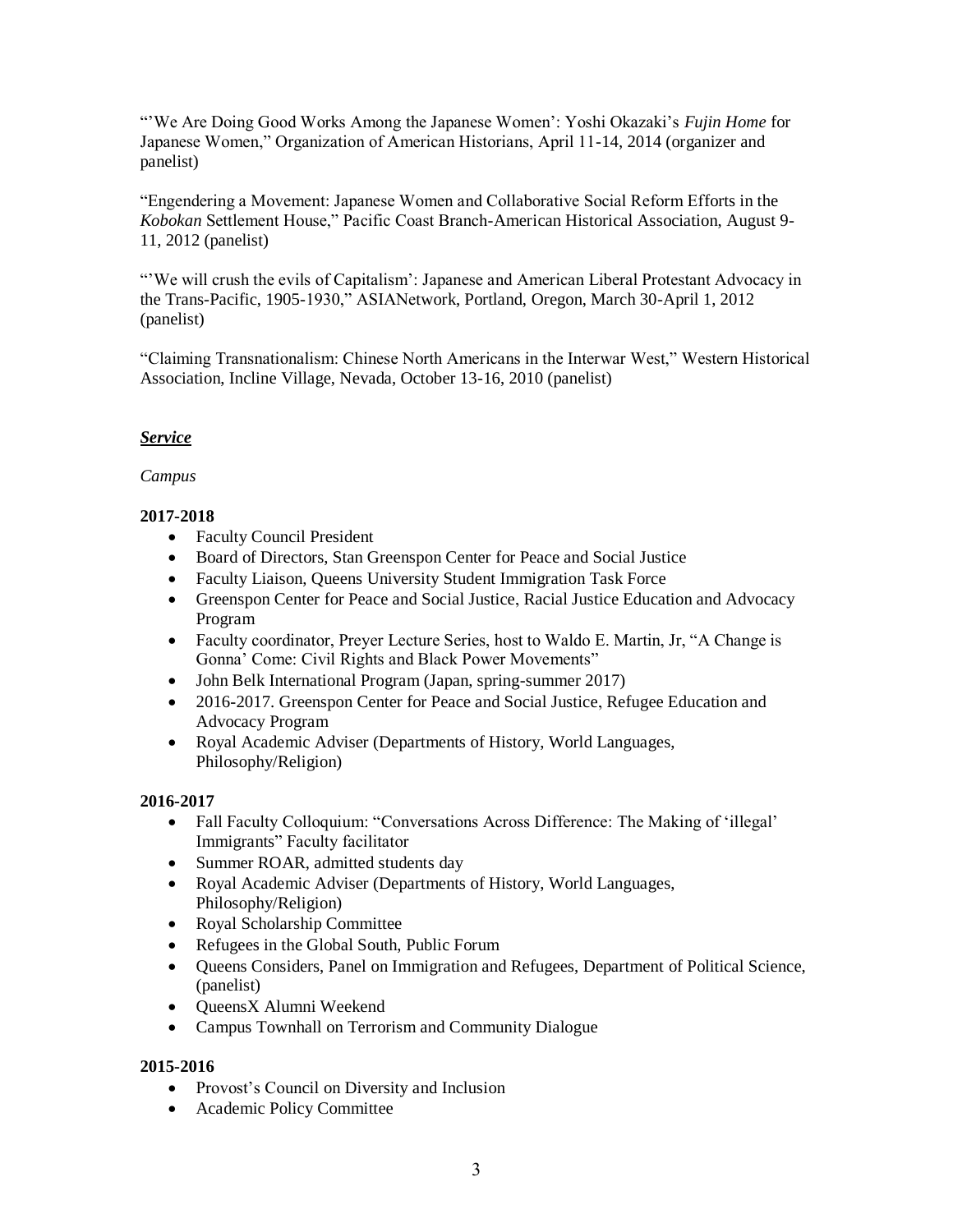- University Library Committee
- Common Read: Panel Discussion, "Teaching Claudia Rankine's *Citizen"*
- Royal Scholarship Program
- General Education (QLC) 300-level Pilot Program, "QLC 320: Global Migrations", in collaboration with Dr. Margaret Commins (cancelled due to lack of enrollment)
- CAS Strategic Planning, Special Committee of the Interim Dean
- General Education (QLC) Summer Pilot Workshop
- General Education (QLC) Pilot Midterm-Point Gathering workshop

## **2014-2015**

- Academic Policy Committee
- Awards and Scholarship Committee
- CORE 122, faculty subunit leader
- American Politics Search Committee, outside committee member
- CORE 412 faculty coordinator
- General Education (OLC) Pilot Workshop
- General Education (QLC) Summer Pilot Workshop
- General Education (QLC) Launch Party
- John Belk International Program (China, spring-summer 2014)

## **2013-2014**

- Academic Policy Committee
- Teacher's Education Committee
- Cato School of Education, Student Teacher Observation and Assessment
- Load Reallocation Committee
- Royal Open House, department representative

## **2012-2013**

- Native American Student Association, faculty advisor
- Phi Alpha Theta Regional Conference, Faculty panelist
- Royal Open House, department representative
- Monster Mash fall recruitment, department representative
- Strategic Plan 2017 Visions Statement Planning Committee
- Latin American History Search Committee

## **2011-2012**

- Faculty Adviser, Washington Center National Political Conventions Program
- Multicultural Affinity Group

## *Off-campus*

- 2016-2019. Graduate Council Faculty Advisor, University of North Carolina, Charlotte
- 2016-2017. Board of Directors, Carolina Refugee Resettlement Agency
- 2015-present. East Asian Area Studies Committee, member
- 2014-2015. Charlotte Area Historians, lead coordinator
- 2014. Referee, American Quarterly

2014. Adviser Special Exhibits, Kennesaw State Museum of History and Holocaust Education

2011. "Take a Break," Spring Break Service Program, Willamette University